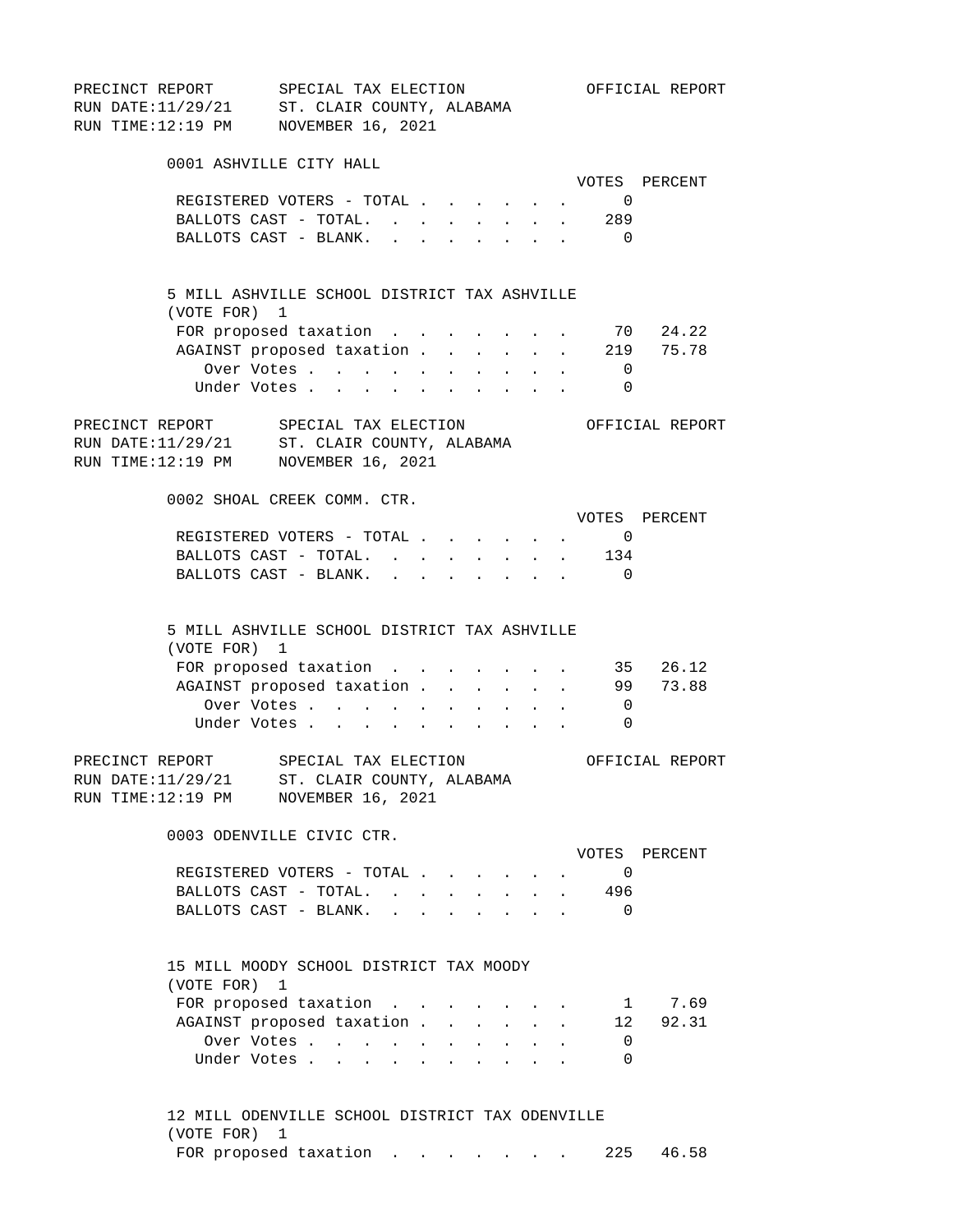AGAINST proposed taxation . . . . . 258 53.42 Over Votes . . . . . . . . . . 0 Under Votes . . . . . . . . . . 0 PRECINCT REPORT SPECIAL TAX ELECTION OFFICIAL REPORT RUN DATE:11/29/21 ST. CLAIR COUNTY, ALABAMA RUN TIME:12:19 PM NOVEMBER 16, 2021 0004 SPRINGVILLE 1ST UNITED VOTES PERCENT REGISTERED VOTERS - TOTAL . . . . . . 0 BALLOTS CAST - TOTAL. . . . . . . . 1249 BALLOTS CAST - BLANK. . . . . . . . 1 .08 12 MILL ODENVILLE SCHOOL DISTRICT TAX ODENVILLE (VOTE FOR) 1 FOR proposed taxation . . . . . . . 0 AGAINST proposed taxation . . . . . . 5 100.00 Over Votes . . . . . . . . . . 0 Under Votes . . . . . . . . . . 0 15 MILL SPRINGVILLE SCHOOL DISTRICT TAX SPRINGVILLE (VOTE FOR) 1 FOR proposed taxation . . . . . . . 645 51.89 AGAINST proposed taxation . . . . . . 598 48.11 Over Votes . . . . . . . . . . 0 Under Votes . . . . . . . . . . 1 PRECINCT REPORT SPECIAL TAX ELECTION OFFICIAL REPORT RUN DATE:11/29/21 ST. CLAIR COUNTY, ALABAMA RUN TIME:12:19 PM NOVEMBER 16, 2021 0005 FRIENDSHIP BAPTIST CH VOTES PERCENT REGISTERED VOTERS - TOTAL . . . . . . 0 BALLOTS CAST - TOTAL. . . . . . . . 397 BALLOTS CAST - BLANK. . . . . . . . 0 5 MILL ASHVILLE SCHOOL DISTRICT TAX ASHVILLE (VOTE FOR) 1 FOR proposed taxation . . . . . . . 29 19.21 AGAINST proposed taxation . . . . . 122 80.79 Over Votes . . . . . . . . . . 0 Under Votes . . . . . . . . . . 0 12 MILL ODENVILLE SCHOOL DISTRICT TAX ODENVILLE (VOTE FOR) 1 FOR proposed taxation . . . . . . . 80 33.61 AGAINST proposed taxation . . . . . 158 66.39 Over Votes . . . . . . . . . . 0 Under Votes . . . . . . . . . . 0

> 15 MILL SPRINGVILLE SCHOOL DISTRICT TAX SPRINGVILLE (VOTE FOR) 1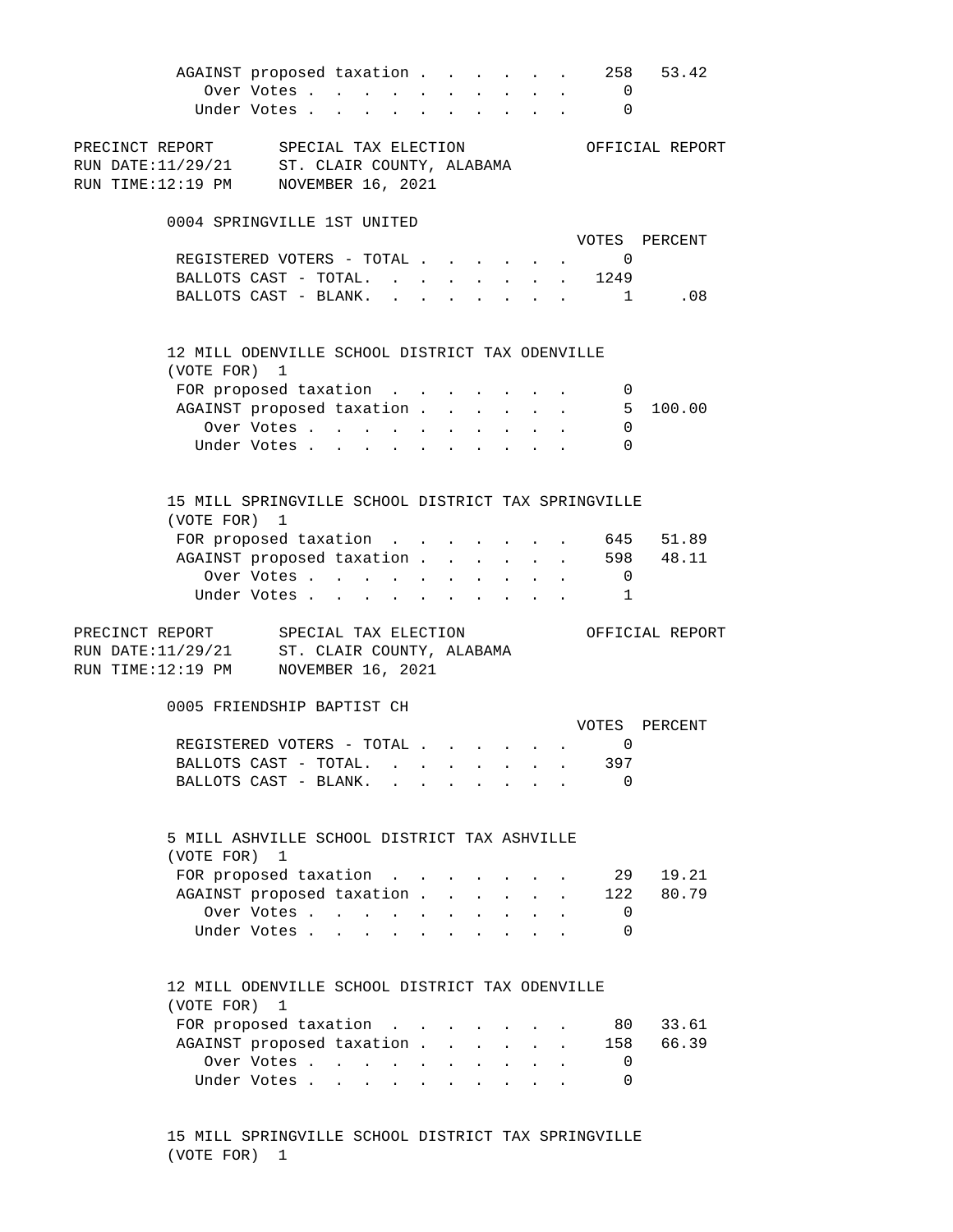|                                                 | FOR proposed taxation 2 25.00       |  |  |                                                                                                                                               |                |                   |
|-------------------------------------------------|-------------------------------------|--|--|-----------------------------------------------------------------------------------------------------------------------------------------------|----------------|-------------------|
|                                                 | AGAINST proposed taxation 6 75.00   |  |  |                                                                                                                                               |                |                   |
|                                                 | Over Votes 0                        |  |  |                                                                                                                                               |                |                   |
|                                                 | Under Votes 0                       |  |  |                                                                                                                                               |                |                   |
|                                                 |                                     |  |  |                                                                                                                                               |                |                   |
| PRECINCT REPORT SPECIAL TAX ELECTION            |                                     |  |  |                                                                                                                                               |                | OFFICIAL REPORT   |
| RUN DATE: 11/29/21 ST. CLAIR COUNTY, ALABAMA    |                                     |  |  |                                                                                                                                               |                |                   |
| RUN TIME:12:19 PM NOVEMBER 16, 2021             |                                     |  |  |                                                                                                                                               |                |                   |
|                                                 |                                     |  |  |                                                                                                                                               |                |                   |
| 0006 STEELE COMM. CTR.                          |                                     |  |  |                                                                                                                                               |                |                   |
|                                                 |                                     |  |  |                                                                                                                                               |                | VOTES PERCENT     |
|                                                 | REGISTERED VOTERS - TOTAL           |  |  |                                                                                                                                               | $\overline{0}$ |                   |
|                                                 | BALLOTS CAST - TOTAL. 171           |  |  |                                                                                                                                               |                |                   |
|                                                 | BALLOTS CAST - BLANK. 1 . 58        |  |  |                                                                                                                                               |                |                   |
|                                                 |                                     |  |  |                                                                                                                                               |                |                   |
|                                                 |                                     |  |  |                                                                                                                                               |                |                   |
| 5 MILL ASHVILLE SCHOOL DISTRICT TAX ASHVILLE    |                                     |  |  |                                                                                                                                               |                |                   |
| (VOTE FOR) 1                                    |                                     |  |  |                                                                                                                                               |                |                   |
|                                                 | FOR proposed taxation               |  |  |                                                                                                                                               |                | . 12 7.06         |
|                                                 | AGAINST proposed taxation 158 92.94 |  |  |                                                                                                                                               |                |                   |
|                                                 | Over Votes 0                        |  |  |                                                                                                                                               |                |                   |
|                                                 | Under Votes 1                       |  |  |                                                                                                                                               |                |                   |
|                                                 |                                     |  |  |                                                                                                                                               |                |                   |
| PRECINCT REPORT SPECIAL TAX ELECTION            |                                     |  |  |                                                                                                                                               |                | OFFICIAL REPORT   |
| RUN DATE:11/29/21 ST. CLAIR COUNTY, ALABAMA     |                                     |  |  |                                                                                                                                               |                |                   |
| RUN TIME:12:19 PM NOVEMBER 16, 2021             |                                     |  |  |                                                                                                                                               |                |                   |
|                                                 |                                     |  |  |                                                                                                                                               |                |                   |
|                                                 |                                     |  |  |                                                                                                                                               |                |                   |
| 0007 BRANCHVILLE CUMBERLAND                     |                                     |  |  |                                                                                                                                               |                |                   |
|                                                 |                                     |  |  |                                                                                                                                               |                | VOTES PERCENT     |
|                                                 | REGISTERED VOTERS - TOTAL           |  |  |                                                                                                                                               | $\overline{0}$ |                   |
|                                                 | BALLOTS CAST - TOTAL. 444           |  |  |                                                                                                                                               |                |                   |
|                                                 | BALLOTS CAST - BLANK. 0             |  |  |                                                                                                                                               |                |                   |
|                                                 |                                     |  |  |                                                                                                                                               |                |                   |
|                                                 |                                     |  |  |                                                                                                                                               |                |                   |
| 15 MILL MOODY SCHOOL DISTRICT TAX MOODY         |                                     |  |  |                                                                                                                                               |                |                   |
| (VOTE FOR) 1                                    |                                     |  |  |                                                                                                                                               |                |                   |
|                                                 | FOR proposed taxation 69 54.76      |  |  |                                                                                                                                               |                |                   |
|                                                 | AGAINST proposed taxation.          |  |  |                                                                                                                                               | 57             | 45.24             |
|                                                 | Over Votes                          |  |  |                                                                                                                                               | <b>O</b>       |                   |
|                                                 | Under Votes                         |  |  |                                                                                                                                               | - 0            |                   |
|                                                 |                                     |  |  |                                                                                                                                               |                |                   |
|                                                 |                                     |  |  |                                                                                                                                               |                |                   |
| 12 MILL ODENVILLE SCHOOL DISTRICT TAX ODENVILLE |                                     |  |  |                                                                                                                                               |                |                   |
| (VOTE FOR) 1                                    |                                     |  |  |                                                                                                                                               |                |                   |
|                                                 | FOR proposed taxation               |  |  |                                                                                                                                               |                | 164 51.57         |
|                                                 | AGAINST proposed taxation.          |  |  |                                                                                                                                               |                | $\cdot$ 154 48.43 |
|                                                 | Over Votes                          |  |  |                                                                                                                                               | $\overline{0}$ |                   |
|                                                 | Under Votes                         |  |  | $\begin{array}{cccccccccccccc} \bullet & \bullet & \bullet & \bullet & \bullet & \bullet & \bullet & \bullet & \bullet & \bullet \end{array}$ | $\Omega$       |                   |
|                                                 |                                     |  |  |                                                                                                                                               |                |                   |
| PRECINCT REPORT                                 | SPECIAL TAX ELECTION                |  |  |                                                                                                                                               |                | OFFICIAL REPORT   |
| RUN DATE:11/29/21 ST. CLAIR COUNTY, ALABAMA     |                                     |  |  |                                                                                                                                               |                |                   |
| RUN TIME:12:19 PM NOVEMBER 16, 2021             |                                     |  |  |                                                                                                                                               |                |                   |
|                                                 |                                     |  |  |                                                                                                                                               |                |                   |
| 0008 RAGLAND TOWN HALL                          |                                     |  |  |                                                                                                                                               |                |                   |
|                                                 |                                     |  |  |                                                                                                                                               |                | VOTES PERCENT     |
|                                                 | REGISTERED VOTERS - TOTAL           |  |  |                                                                                                                                               | $\overline{0}$ |                   |
|                                                 | BALLOTS CAST - TOTAL.               |  |  |                                                                                                                                               | 256            |                   |

BALLOTS CAST - BLANK. . . . . . . . 0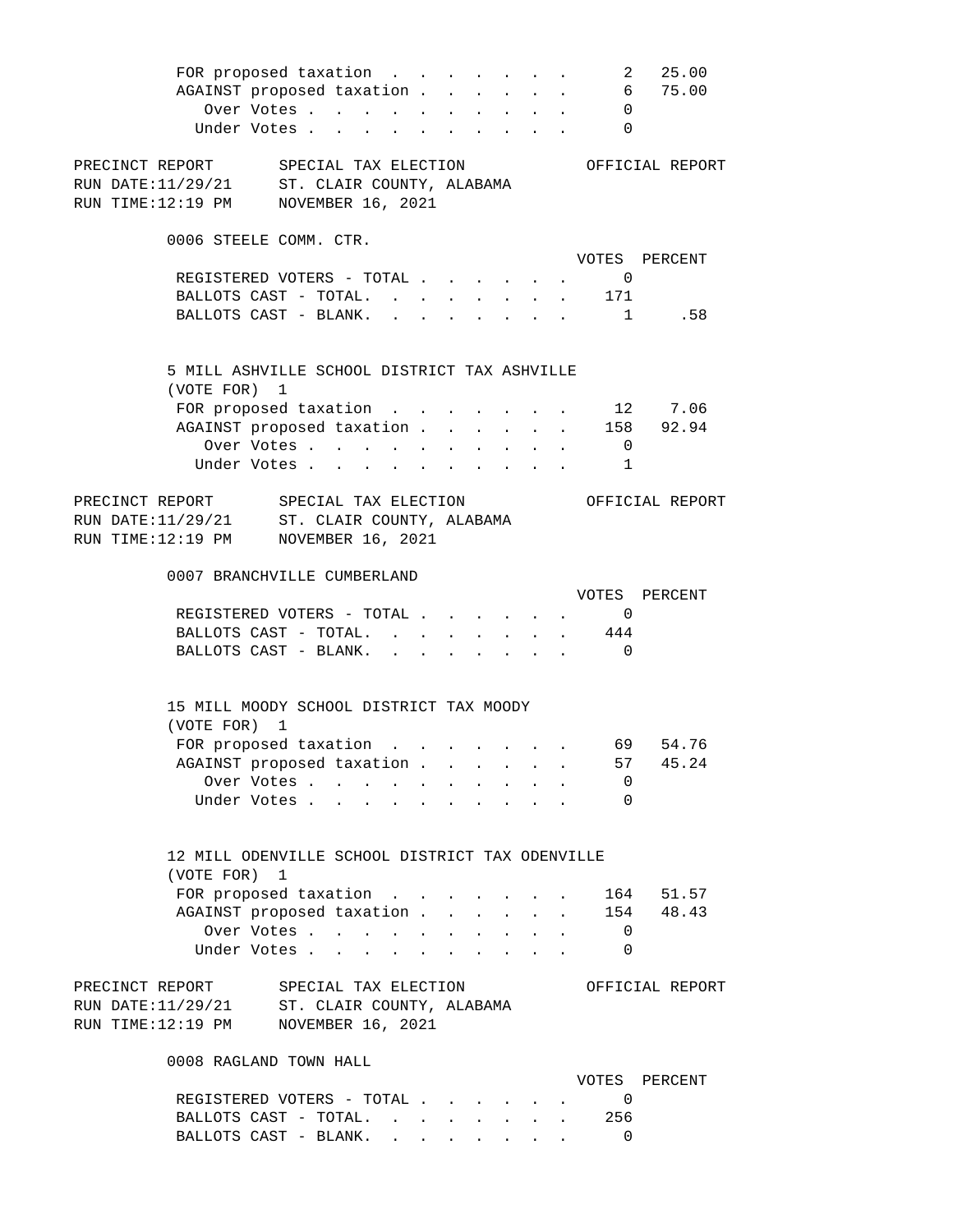5 MILL RAGLAND SCHOOL DISTRICT TAX RAGLAND (VOTE FOR) 1 FOR proposed taxation . . . . . . . 81 31.64 AGAINST proposed taxation . . . . . . 175 68.36 Over Votes . . . . . . . . . . 0 Under Votes . . . . . . . . . . 0 PRECINCT REPORT SPECIAL TAX ELECTION OFFICIAL REPORT RUN DATE:11/29/21 ST. CLAIR COUNTY, ALABAMA RUN TIME:12:19 PM NOVEMBER 16, 2021 0009 WATTSVILLE VFD VOTES PERCENT REGISTERED VOTERS - TOTAL . . . . . . 0 BALLOTS CAST - TOTAL. . . . . . . . 213 BALLOTS CAST - BLANK. . . . . . . . 0 5 MILL PELL CITY SCHOOL DISTRICT TAX COUNTY (VOTE FOR) 1 FOR proposed taxation . . . . . . . 50 36.23 AGAINST proposed taxation . . . . . . 88 63.77 Over Votes . . . . . . . . . . 0 Under Votes . . . . . . . . . . 0 5 MILL RAGLAND SCHOOL DISTRICT TAX RAGLAND (VOTE FOR) 1 FOR proposed taxation . . . . . . . 17 22.67 AGAINST proposed taxation . . . . . . 58 77.33 Over Votes . . . . . . . . . . 0 Under Votes . . . . . . . . . . . 0 PRECINCT REPORT SPECIAL TAX ELECTION OFFICIAL REPORT RUN DATE: 11/29/21 ST. CLAIR COUNTY, ALABAMA RUN TIME:12:19 PM NOVEMBER 16, 2021 0010 POPLAR SPRGS CH VOTES PERCENT REGISTERED VOTERS - TOTAL . . . . . . 0 BALLOTS CAST - TOTAL. . . . . . . . 132 BALLOTS CAST - BLANK. . . . . . . . 0 5 MILL ASHVILLE SCHOOL DISTRICT TAX ASHVILLE (VOTE FOR) 1 FOR proposed taxation . . . . . . . 14 10.61 AGAINST proposed taxation . . . . . . 118 89.39 Over Votes . . . . . . . . . . 0 Under Votes . . . . . . . . . . 0 PRECINCT REPORT SPECIAL TAX ELECTION OFFICIAL REPORT RUN DATE: 11/29/21 ST. CLAIR COUNTY, ALABAMA RUN TIME:12:19 PM NOVEMBER 16, 2021 0011 CELEBRATIONS VOTES PERCENT REGISTERED VOTERS - TOTAL . . . . . . 0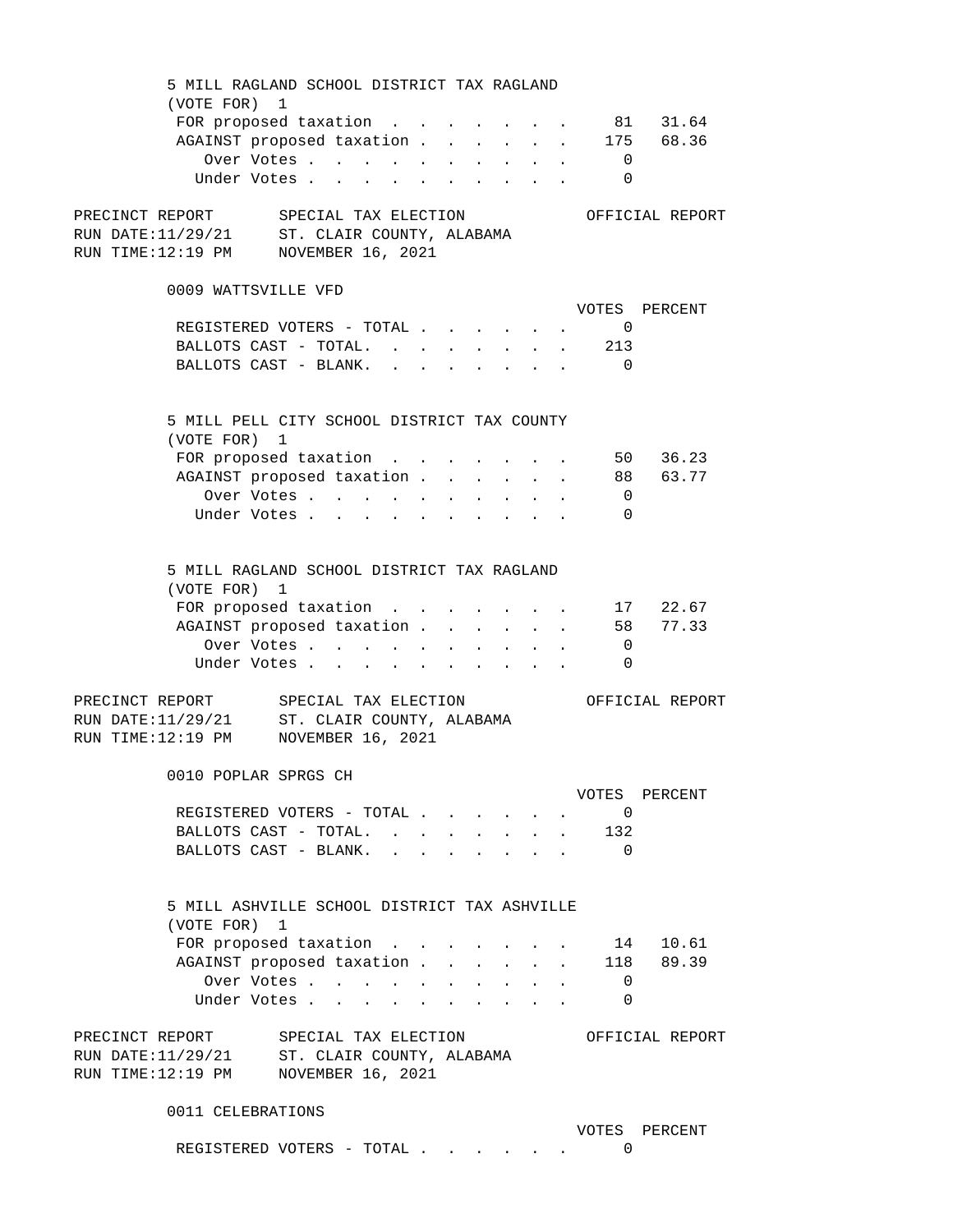| BALLOTS CAST - TOTAL.                                |  |             |  |  |  |                                                                            | 376                         |                                     |
|------------------------------------------------------|--|-------------|--|--|--|----------------------------------------------------------------------------|-----------------------------|-------------------------------------|
| BALLOTS CAST - BLANK.                                |  |             |  |  |  | $\mathbf{r}$ , $\mathbf{r}$ , $\mathbf{r}$ , $\mathbf{r}$                  | $\overline{0}$              |                                     |
|                                                      |  |             |  |  |  |                                                                            |                             |                                     |
|                                                      |  |             |  |  |  |                                                                            |                             |                                     |
| 5 MILL PELL CITY SCHOOL DISTRICT TAX COUNTY          |  |             |  |  |  |                                                                            |                             |                                     |
| (VOTE FOR) 1                                         |  |             |  |  |  |                                                                            |                             |                                     |
|                                                      |  |             |  |  |  |                                                                            |                             |                                     |
|                                                      |  |             |  |  |  |                                                                            |                             | FOR proposed taxation 190 50.53     |
| AGAINST proposed taxation                            |  |             |  |  |  |                                                                            |                             | 186 49.47                           |
|                                                      |  | Over Votes  |  |  |  | $\mathbf{r} = \mathbf{r} + \mathbf{r} + \mathbf{r}$                        | $\overline{\phantom{0}}$    |                                     |
|                                                      |  | Under Votes |  |  |  |                                                                            | $\overline{0}$              |                                     |
|                                                      |  |             |  |  |  |                                                                            |                             |                                     |
| PRECINCT REPORT SPECIAL TAX ELECTION OFFICIAL REPORT |  |             |  |  |  |                                                                            |                             |                                     |
| RUN DATE: 11/29/21 ST. CLAIR COUNTY, ALABAMA         |  |             |  |  |  |                                                                            |                             |                                     |
| RUN TIME:12:19 PM NOVEMBER 16, 2021                  |  |             |  |  |  |                                                                            |                             |                                     |
|                                                      |  |             |  |  |  |                                                                            |                             |                                     |
|                                                      |  |             |  |  |  |                                                                            |                             |                                     |
| 0012 NEW LONDON VFD                                  |  |             |  |  |  |                                                                            |                             |                                     |
|                                                      |  |             |  |  |  |                                                                            |                             | VOTES PERCENT                       |
|                                                      |  |             |  |  |  |                                                                            | REGISTERED VOTERS - TOTAL 0 |                                     |
|                                                      |  |             |  |  |  |                                                                            | BALLOTS CAST - TOTAL. 233   |                                     |
| BALLOTS CAST - BLANK.                                |  |             |  |  |  |                                                                            | $\overline{\phantom{0}}$    |                                     |
|                                                      |  |             |  |  |  |                                                                            |                             |                                     |
|                                                      |  |             |  |  |  |                                                                            |                             |                                     |
|                                                      |  |             |  |  |  |                                                                            |                             |                                     |
| 5 MILL PELL CITY SCHOOL DISTRICT TAX COUNTY          |  |             |  |  |  |                                                                            |                             |                                     |
| (VOTE FOR) 1                                         |  |             |  |  |  |                                                                            |                             |                                     |
|                                                      |  |             |  |  |  |                                                                            |                             | FOR proposed taxation 80 34.33      |
|                                                      |  |             |  |  |  |                                                                            |                             | AGAINST proposed taxation 153 65.67 |
|                                                      |  | Over Votes  |  |  |  | $\mathbf{r}$ , $\mathbf{r}$ , $\mathbf{r}$ , $\mathbf{r}$                  | $\overline{0}$              |                                     |
|                                                      |  |             |  |  |  |                                                                            | $\overline{0}$              |                                     |
|                                                      |  | Under Votes |  |  |  |                                                                            |                             |                                     |
|                                                      |  |             |  |  |  |                                                                            |                             |                                     |
|                                                      |  |             |  |  |  |                                                                            |                             |                                     |
| PRECINCT REPORT SPECIAL TAX ELECTION OFFICIAL REPORT |  |             |  |  |  |                                                                            |                             |                                     |
| RUN DATE: 11/29/21 ST. CLAIR COUNTY, ALABAMA         |  |             |  |  |  |                                                                            |                             |                                     |
| RUN TIME:12:19 PM NOVEMBER 16, 2021                  |  |             |  |  |  |                                                                            |                             |                                     |
|                                                      |  |             |  |  |  |                                                                            |                             |                                     |
|                                                      |  |             |  |  |  |                                                                            |                             |                                     |
| 0013 WOLF CREEK VFD                                  |  |             |  |  |  |                                                                            |                             |                                     |
|                                                      |  |             |  |  |  |                                                                            |                             | VOTES PERCENT                       |
|                                                      |  |             |  |  |  |                                                                            | REGISTERED VOTERS - TOTAL 0 |                                     |
|                                                      |  |             |  |  |  |                                                                            | BALLOTS CAST - TOTAL. 109   |                                     |
| BALLOTS CAST - BLANK.                                |  |             |  |  |  |                                                                            | $\bigcap$                   |                                     |
|                                                      |  |             |  |  |  |                                                                            |                             |                                     |
|                                                      |  |             |  |  |  |                                                                            |                             |                                     |
| 5 MILL PELL CITY SCHOOL DISTRICT TAX COUNTY          |  |             |  |  |  |                                                                            |                             |                                     |
|                                                      |  |             |  |  |  |                                                                            |                             |                                     |
| (VOTE FOR) 1                                         |  |             |  |  |  |                                                                            |                             |                                     |
|                                                      |  |             |  |  |  |                                                                            |                             | FOR proposed taxation 54 49.54      |
| AGAINST proposed taxation                            |  |             |  |  |  |                                                                            |                             | 55 50.46                            |
|                                                      |  | Over Votes  |  |  |  | $\mathbf{L} = \mathbf{L} \times \mathbf{L} = \mathbf{L} \times \mathbf{L}$ | $\overline{0}$              |                                     |
|                                                      |  | Under Votes |  |  |  |                                                                            | $\overline{0}$              |                                     |
|                                                      |  |             |  |  |  |                                                                            |                             |                                     |
| PRECINCT REPORT SPECIAL TAX ELECTION                 |  |             |  |  |  |                                                                            |                             | OFFICIAL REPORT                     |
|                                                      |  |             |  |  |  |                                                                            |                             |                                     |
| RUN DATE: 11/29/21 ST. CLAIR COUNTY, ALABAMA         |  |             |  |  |  |                                                                            |                             |                                     |
| RUN TIME:12:19 PM NOVEMBER 16, 2021                  |  |             |  |  |  |                                                                            |                             |                                     |
|                                                      |  |             |  |  |  |                                                                            |                             |                                     |
| 0014 BOYS & GIRLS CLUB                               |  |             |  |  |  |                                                                            |                             |                                     |
|                                                      |  |             |  |  |  |                                                                            |                             | VOTES PERCENT                       |
| REGISTERED VOTERS - TOTAL                            |  |             |  |  |  |                                                                            | $\overline{\phantom{0}}$    |                                     |
|                                                      |  |             |  |  |  |                                                                            | BALLOTS CAST - TOTAL. 406   |                                     |
| BALLOTS CAST - BLANK.                                |  |             |  |  |  |                                                                            | $\overline{\phantom{0}}$    |                                     |
|                                                      |  |             |  |  |  |                                                                            |                             |                                     |

5 MILL PELL CITY SCHOOL DISTRICT TAX COUNTY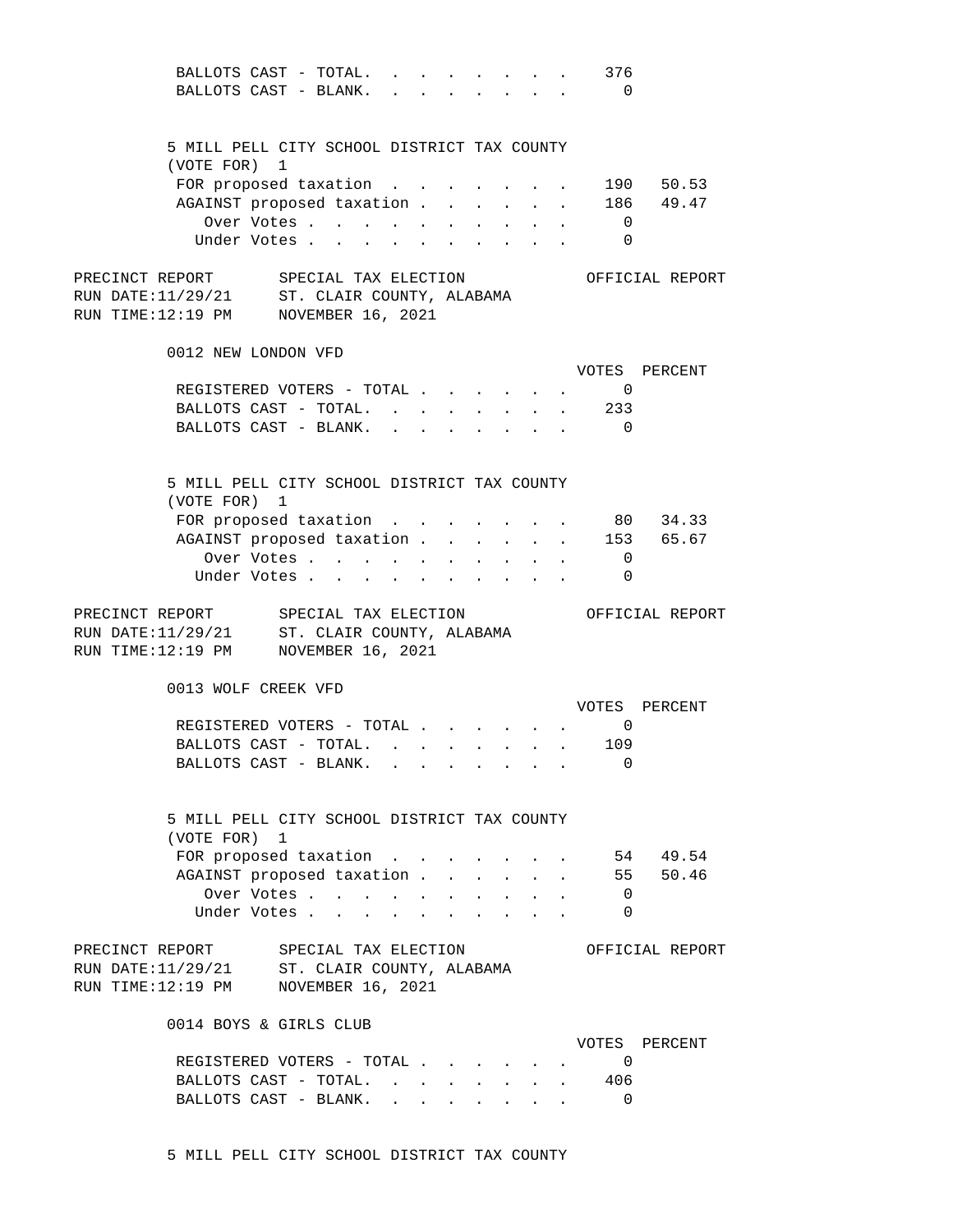| (VOTE FOR) 1                                                |                      |                                                 |  |                                                                                               |                          |                 |
|-------------------------------------------------------------|----------------------|-------------------------------------------------|--|-----------------------------------------------------------------------------------------------|--------------------------|-----------------|
| FOR proposed taxation 204 50.25                             |                      |                                                 |  |                                                                                               |                          |                 |
| AGAINST proposed taxation 202 49.75                         |                      |                                                 |  |                                                                                               |                          |                 |
| Over Votes $\cdots$ $\cdots$ $\cdots$ $\cdots$ $\cdots$     |                      |                                                 |  |                                                                                               |                          |                 |
| Under Votes                                                 |                      |                                                 |  |                                                                                               | $\overline{\phantom{0}}$ |                 |
|                                                             |                      |                                                 |  |                                                                                               |                          |                 |
| PRECINCT REPORT SPECIAL TAX ELECTION                        |                      |                                                 |  |                                                                                               |                          | OFFICIAL REPORT |
| RUN DATE:11/29/21 ST. CLAIR COUNTY, ALABAMA                 |                      |                                                 |  |                                                                                               |                          |                 |
| RUN TIME:12:19 PM NOVEMBER 16, 2021                         |                      |                                                 |  |                                                                                               |                          |                 |
|                                                             |                      |                                                 |  |                                                                                               |                          |                 |
| 0015 COOK SPRGS VFD                                         |                      |                                                 |  |                                                                                               |                          |                 |
|                                                             |                      |                                                 |  |                                                                                               |                          | VOTES PERCENT   |
| REGISTERED VOTERS - TOTAL 0                                 |                      |                                                 |  |                                                                                               |                          |                 |
| BALLOTS CAST - TOTAL. 201                                   |                      |                                                 |  |                                                                                               |                          |                 |
|                                                             |                      |                                                 |  |                                                                                               |                          |                 |
| BALLOTS CAST - BLANK.                                       |                      |                                                 |  |                                                                                               | $\overline{0}$           |                 |
|                                                             |                      |                                                 |  |                                                                                               |                          |                 |
|                                                             |                      |                                                 |  |                                                                                               |                          |                 |
| 5 MILL PELL CITY SCHOOL DISTRICT TAX COUNTY<br>(VOTE FOR) 1 |                      |                                                 |  |                                                                                               |                          |                 |
|                                                             |                      |                                                 |  |                                                                                               |                          |                 |
| FOR proposed taxation 85 42.29                              |                      |                                                 |  |                                                                                               |                          |                 |
| AGAINST proposed taxation 116 57.71                         |                      |                                                 |  |                                                                                               |                          |                 |
| Over Votes                                                  |                      |                                                 |  |                                                                                               | $\overline{0}$           |                 |
| Under Votes                                                 |                      |                                                 |  |                                                                                               | $\overline{0}$           |                 |
|                                                             |                      |                                                 |  |                                                                                               |                          |                 |
| PRECINCT REPORT SPECIAL TAX ELECTION                        |                      |                                                 |  |                                                                                               |                          | OFFICIAL REPORT |
| RUN DATE: 11/29/21 ST. CLAIR COUNTY, ALABAMA                |                      |                                                 |  |                                                                                               |                          |                 |
| RUN TIME:12:19 PM NOVEMBER 16, 2021                         |                      |                                                 |  |                                                                                               |                          |                 |
|                                                             |                      |                                                 |  |                                                                                               |                          |                 |
| 0016 MOODY CIVIC CTR.                                       |                      |                                                 |  |                                                                                               |                          |                 |
|                                                             |                      |                                                 |  |                                                                                               |                          | VOTES PERCENT   |
| REGISTERED VOTERS - TOTAL 0                                 |                      |                                                 |  |                                                                                               |                          |                 |
| BALLOTS CAST - TOTAL. 1387                                  |                      |                                                 |  |                                                                                               |                          |                 |
| BALLOTS CAST - BLANK.                                       |                      |                                                 |  | $\mathbf{r} = \mathbf{r} \cdot \mathbf{r}$ , where $\mathbf{r} = \mathbf{r} \cdot \mathbf{r}$ | $\overline{\phantom{0}}$ |                 |
|                                                             |                      |                                                 |  |                                                                                               |                          |                 |
|                                                             |                      |                                                 |  |                                                                                               |                          |                 |
| 15 MILL MOODY SCHOOL DISTRICT TAX MOODY                     |                      |                                                 |  |                                                                                               |                          |                 |
| (VOTE FOR) 1                                                |                      |                                                 |  |                                                                                               |                          |                 |
| FOR proposed taxation                                       |                      |                                                 |  |                                                                                               | 709                      | 51.12           |
| AGAINST proposed taxation 678 48.88                         |                      |                                                 |  |                                                                                               |                          |                 |
| Over Votes                                                  |                      |                                                 |  |                                                                                               | $\overline{\phantom{0}}$ |                 |
| Under Votes                                                 | $\ddot{\phantom{a}}$ | the contract of the contract of the contract of |  |                                                                                               | 0                        |                 |
|                                                             |                      |                                                 |  |                                                                                               |                          |                 |
| PRECINCT REPORT SPECIAL TAX ELECTION                        |                      |                                                 |  |                                                                                               |                          | OFFICIAL REPORT |
| RUN DATE: 11/29/21 ST. CLAIR COUNTY, ALABAMA                |                      |                                                 |  |                                                                                               |                          |                 |
| RUN TIME:12:19 PM<br>NOVEMBER 16, 2021                      |                      |                                                 |  |                                                                                               |                          |                 |
|                                                             |                      |                                                 |  |                                                                                               |                          |                 |
| 0017 PINEDALE VFD                                           |                      |                                                 |  |                                                                                               |                          |                 |
|                                                             |                      |                                                 |  |                                                                                               |                          | VOTES PERCENT   |
| REGISTERED VOTERS - TOTAL                                   |                      |                                                 |  |                                                                                               | $\overline{0}$           |                 |
| BALLOTS CAST - TOTAL.                                       |                      |                                                 |  |                                                                                               | 95                       |                 |
| BALLOTS CAST - BLANK.                                       |                      |                                                 |  |                                                                                               | $\overline{0}$           |                 |
|                                                             |                      |                                                 |  |                                                                                               |                          |                 |
|                                                             |                      |                                                 |  |                                                                                               |                          |                 |
| 5 MILL ASHVILLE SCHOOL DISTRICT TAX ASHVILLE                |                      |                                                 |  |                                                                                               |                          |                 |
| (VOTE FOR) 1                                                |                      |                                                 |  |                                                                                               |                          |                 |
| FOR proposed taxation                                       |                      |                                                 |  |                                                                                               | 16                       | 26.23           |
| AGAINST proposed taxation                                   |                      |                                                 |  |                                                                                               | 45                       | 73.77           |
| Over Votes                                                  |                      |                                                 |  |                                                                                               | $\overline{\mathbf{0}}$  |                 |
| Under Votes                                                 |                      |                                                 |  |                                                                                               | $\overline{0}$           |                 |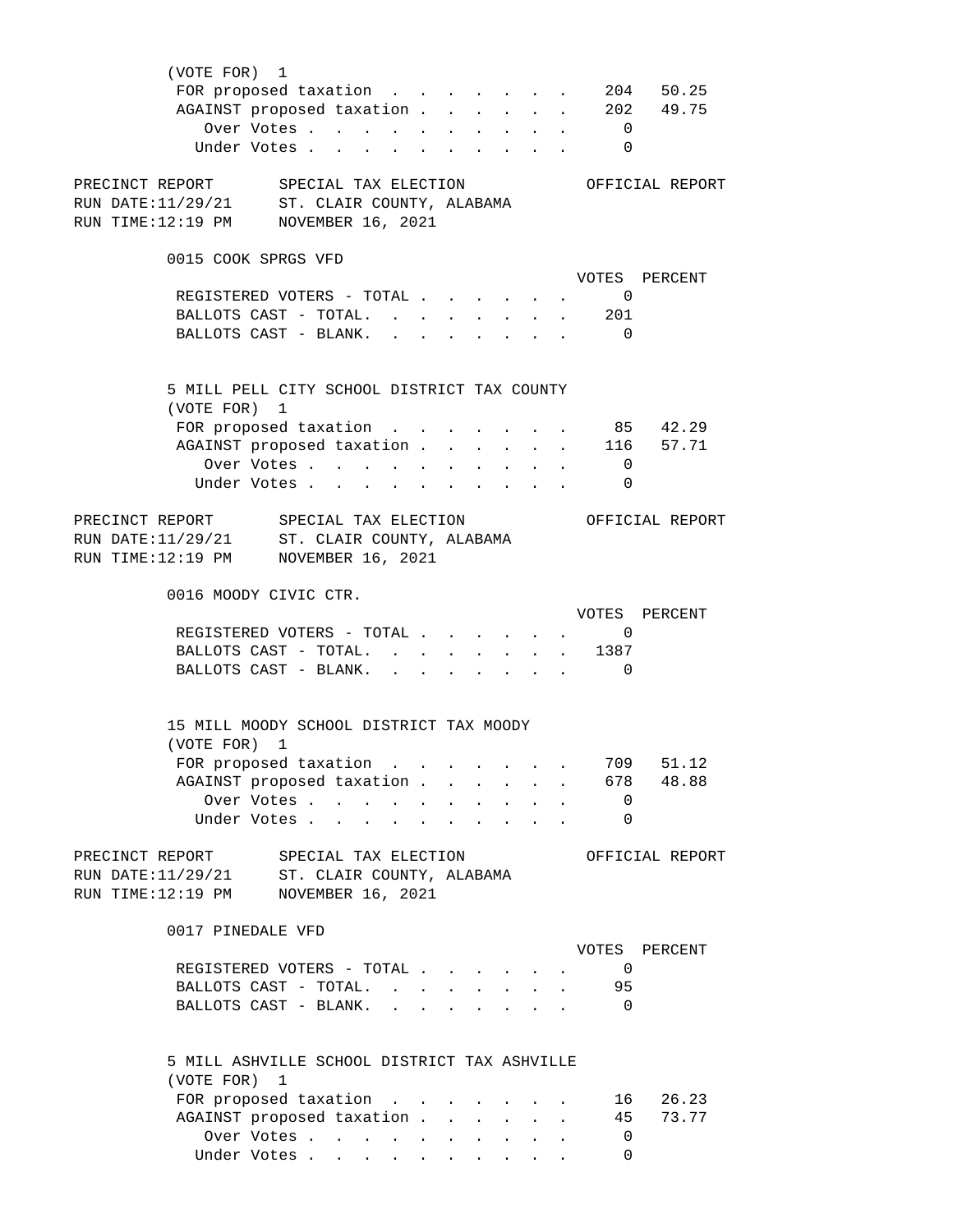15 MILL SPRINGVILLE SCHOOL DISTRICT TAX SPRINGVILLE (VOTE FOR) 1 FOR proposed taxation . . . . . . . 13 38.24 AGAINST proposed taxation . . . . . 21 61.76 Over Votes . . . . . . . . . . 0 Under Votes . . . . . . . . . . 0 PRECINCT REPORT SPECIAL TAX ELECTION OFFICIAL REPORT RUN DATE:11/29/21 ST. CLAIR COUNTY, ALABAMA ST. CLAIR COUNTY, ALABAMA RUN TIME:12:19 PM NOVEMBER 16, 2021 0018 CROPWELL BAPTIST CH VOTES PERCENT REGISTERED VOTERS - TOTAL . . . . . . 0 BALLOTS CAST - TOTAL. . . . . . . . 933 BALLOTS CAST - BLANK. . . . . . . . 0 5 MILL PELL CITY SCHOOL DISTRICT TAX COUNTY (VOTE FOR) 1 FOR proposed taxation . . . . . . . 569 60.99 AGAINST proposed taxation . . . . . . 364 39.01 Over Votes . . . . . . . . . . 0 Under Votes . . . . . . . . . . 0 PRECINCT REPORT SPECIAL TAX ELECTION OFFICIAL REPORT RUN DATE: 11/29/21 ST. CLAIR COUNTY, ALABAMA RUN TIME:12:19 PM NOVEMBER 16, 2021 0019 RIVERSIDE COMMUNITY CENTER VOTES PERCENT REGISTERED VOTERS - TOTAL . . . . . . 0 BALLOTS CAST - TOTAL. . . . . . . . 223 BALLOTS CAST - BLANK. . . . . . . . 0 5 MILL PELL CITY SCHOOL DISTRICT TAX COUNTY (VOTE FOR) 1 FOR proposed taxation . . . . . . . 109 48.88 AGAINST proposed taxation . . . . . . 114 51.12 Over Votes . . . . . . . . . . 0 Under Votes . . . . . . . . . . 0 5 MILL RAGLAND SCHOOL DISTRICT TAX RAGLAND (VOTE FOR) 1 FOR proposed taxation . . . . . . . 0 AGAINST proposed taxation . . . . . . 0 Over Votes . . . . . . . . . . 0 Under Votes . . . . . . . . . . 0 PRECINCT REPORT SPECIAL TAX ELECTION OFFICIAL REPORT RUN DATE:11/29/21 ST. CLAIR COUNTY, ALABAMA ST. CLAIR COUNTY, ALABAMA RUN TIME:12:19 PM NOVEMBER 16, 2021

0020 FAIRVIEW CH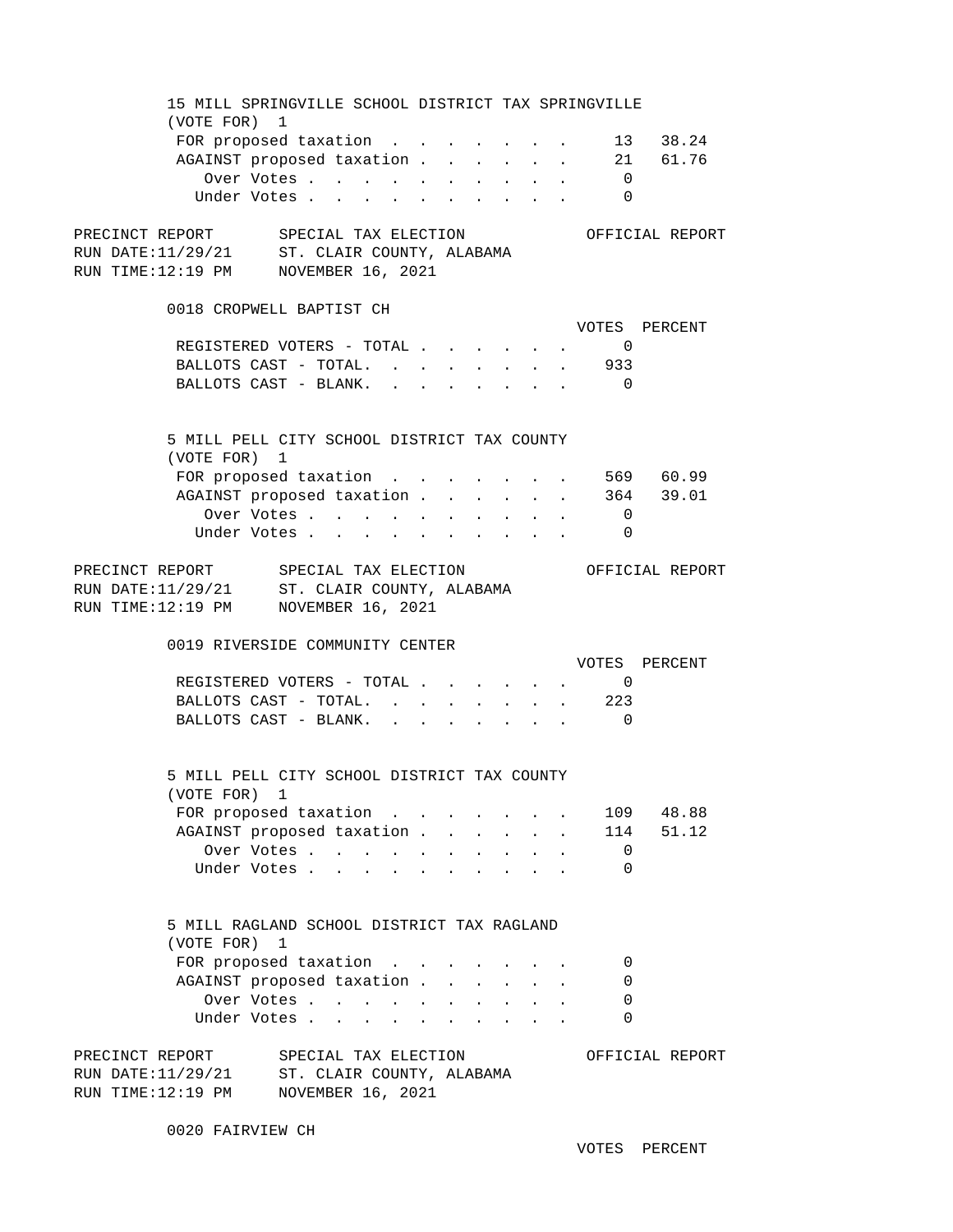| REGISTERED VOTERS - TOTAL                                                           |                                   |  |                               |                                     |                           | 0                        |                 |
|-------------------------------------------------------------------------------------|-----------------------------------|--|-------------------------------|-------------------------------------|---------------------------|--------------------------|-----------------|
| BALLOTS CAST - TOTAL.                                                               |                                   |  | <b>Service Control</b>        |                                     | $\sim$ $-$                | 68                       |                 |
| BALLOTS CAST - BLANK.                                                               | $\mathbf{r}$ $\mathbf{r}$         |  |                               | the contract of the contract of the |                           | $\overline{0}$           |                 |
|                                                                                     |                                   |  |                               |                                     |                           |                          |                 |
|                                                                                     |                                   |  |                               |                                     |                           |                          |                 |
| 5 MILL ASHVILLE SCHOOL DISTRICT TAX ASHVILLE                                        |                                   |  |                               |                                     |                           |                          |                 |
| (VOTE FOR) 1                                                                        |                                   |  |                               |                                     |                           |                          |                 |
| FOR proposed taxation                                                               |                                   |  |                               |                                     |                           | - 0                      |                 |
| AGAINST proposed taxation                                                           |                                   |  |                               |                                     | $\sim$ $\sim$             | $\overline{2}$           | 100.00          |
| Over Votes                                                                          |                                   |  |                               |                                     |                           | 0                        |                 |
| Under Votes                                                                         |                                   |  |                               |                                     |                           | $\Omega$                 |                 |
|                                                                                     |                                   |  |                               |                                     |                           |                          |                 |
|                                                                                     |                                   |  |                               |                                     |                           |                          |                 |
| 5 MILL RAGLAND SCHOOL DISTRICT TAX RAGLAND                                          |                                   |  |                               |                                     |                           |                          |                 |
| (VOTE FOR) 1                                                                        |                                   |  |                               |                                     |                           |                          |                 |
| FOR proposed taxation                                                               |                                   |  |                               |                                     | $\sim$                    |                          | 16 24.24        |
|                                                                                     |                                   |  |                               |                                     |                           |                          | 50 75.76        |
| AGAINST proposed taxation                                                           |                                   |  |                               |                                     | $\sim$ $-$                |                          |                 |
| Over Votes                                                                          |                                   |  |                               |                                     |                           | $\overline{\phantom{0}}$ |                 |
| Under Votes                                                                         |                                   |  |                               |                                     |                           | $\Omega$                 |                 |
|                                                                                     |                                   |  |                               |                                     |                           |                          |                 |
| PRECINCT REPORT SPECIAL TAX ELECTION<br>RUN DATE:11/29/21 ST. CLAIR COUNTY, ALABAMA |                                   |  |                               |                                     |                           |                          | OFFICIAL REPORT |
|                                                                                     |                                   |  |                               |                                     |                           |                          |                 |
| RUN TIME:12:19 PM NOVEMBER 16, 2021                                                 |                                   |  |                               |                                     |                           |                          |                 |
|                                                                                     |                                   |  |                               |                                     |                           |                          |                 |
| 0021 GUM SPRGS CH                                                                   |                                   |  |                               |                                     |                           |                          |                 |
|                                                                                     |                                   |  |                               |                                     |                           |                          | VOTES PERCENT   |
| REGISTERED VOTERS - TOTAL                                                           |                                   |  |                               |                                     |                           | $\overline{0}$           |                 |
| BALLOTS CAST - TOTAL.                                                               |                                   |  | $\mathbf{L}$ and $\mathbf{L}$ |                                     | $\mathbf{L}$              | 78                       |                 |
| BALLOTS CAST - BLANK.                                                               |                                   |  |                               |                                     |                           | $\overline{0}$           |                 |
|                                                                                     |                                   |  |                               |                                     |                           |                          |                 |
|                                                                                     |                                   |  |                               |                                     |                           |                          |                 |
| 5 MILL ASHVILLE SCHOOL DISTRICT TAX ASHVILLE                                        |                                   |  |                               |                                     |                           |                          |                 |
| (VOTE FOR) 1                                                                        |                                   |  |                               |                                     |                           |                          |                 |
| FOR proposed taxation                                                               |                                   |  |                               |                                     | $\sim$ $-$                |                          | 13 16.67        |
| AGAINST proposed taxation                                                           |                                   |  |                               |                                     | $\mathbf{L}^{\text{max}}$ |                          | 65 83.33        |
| Over Votes                                                                          |                                   |  | $\mathbf{r}$ , $\mathbf{r}$   |                                     |                           | $\overline{0}$           |                 |
| Under Votes                                                                         |                                   |  |                               |                                     |                           | $\Omega$                 |                 |
|                                                                                     |                                   |  |                               |                                     |                           |                          |                 |
| PRECINCT REPORT SPECIAL TAX ELECTION                                                |                                   |  |                               |                                     |                           |                          | OFFICIAL REPORT |
|                                                                                     |                                   |  |                               |                                     |                           |                          |                 |
| RUN DATE:11/29/21 ST. CLAIR COUNTY, ALABAMA<br>RUN TIME:12:19 PM NOVEMBER 16, 2021  |                                   |  |                               |                                     |                           |                          |                 |
|                                                                                     |                                   |  |                               |                                     |                           |                          |                 |
| 0022 PRESCOTT BAPTIST CH                                                            |                                   |  |                               |                                     |                           |                          |                 |
|                                                                                     |                                   |  |                               |                                     |                           |                          |                 |
|                                                                                     |                                   |  |                               |                                     |                           |                          | VOTES PERCENT   |
| REGISTERED VOTERS - TOTAL                                                           |                                   |  |                               |                                     |                           | $\overline{0}$           |                 |
| BALLOTS CAST - TOTAL.                                                               |                                   |  |                               |                                     |                           | 142                      |                 |
| BALLOTS CAST - BLANK.                                                               | $\mathbf{L} = \mathbf{L}$         |  |                               |                                     |                           | $\Omega$                 |                 |
|                                                                                     |                                   |  |                               |                                     |                           |                          |                 |
|                                                                                     |                                   |  |                               |                                     |                           |                          |                 |
| 15 MILL MOODY SCHOOL DISTRICT TAX MOODY                                             |                                   |  |                               |                                     |                           |                          |                 |
|                                                                                     |                                   |  |                               |                                     |                           |                          |                 |
| (VOTE FOR) 1                                                                        |                                   |  |                               |                                     |                           |                          |                 |
| FOR proposed taxation                                                               |                                   |  |                               |                                     |                           |                          | 26 52.00        |
| AGAINST proposed taxation                                                           |                                   |  |                               |                                     |                           |                          | 24 48.00        |
| Over Votes                                                                          |                                   |  |                               |                                     |                           | $\overline{0}$           |                 |
| Under Votes                                                                         | $\Delta \sim 100$<br>$\mathbf{r}$ |  |                               |                                     |                           | 0                        |                 |

 5 MILL PELL CITY SCHOOL DISTRICT TAX COUNTY (VOTE FOR) 1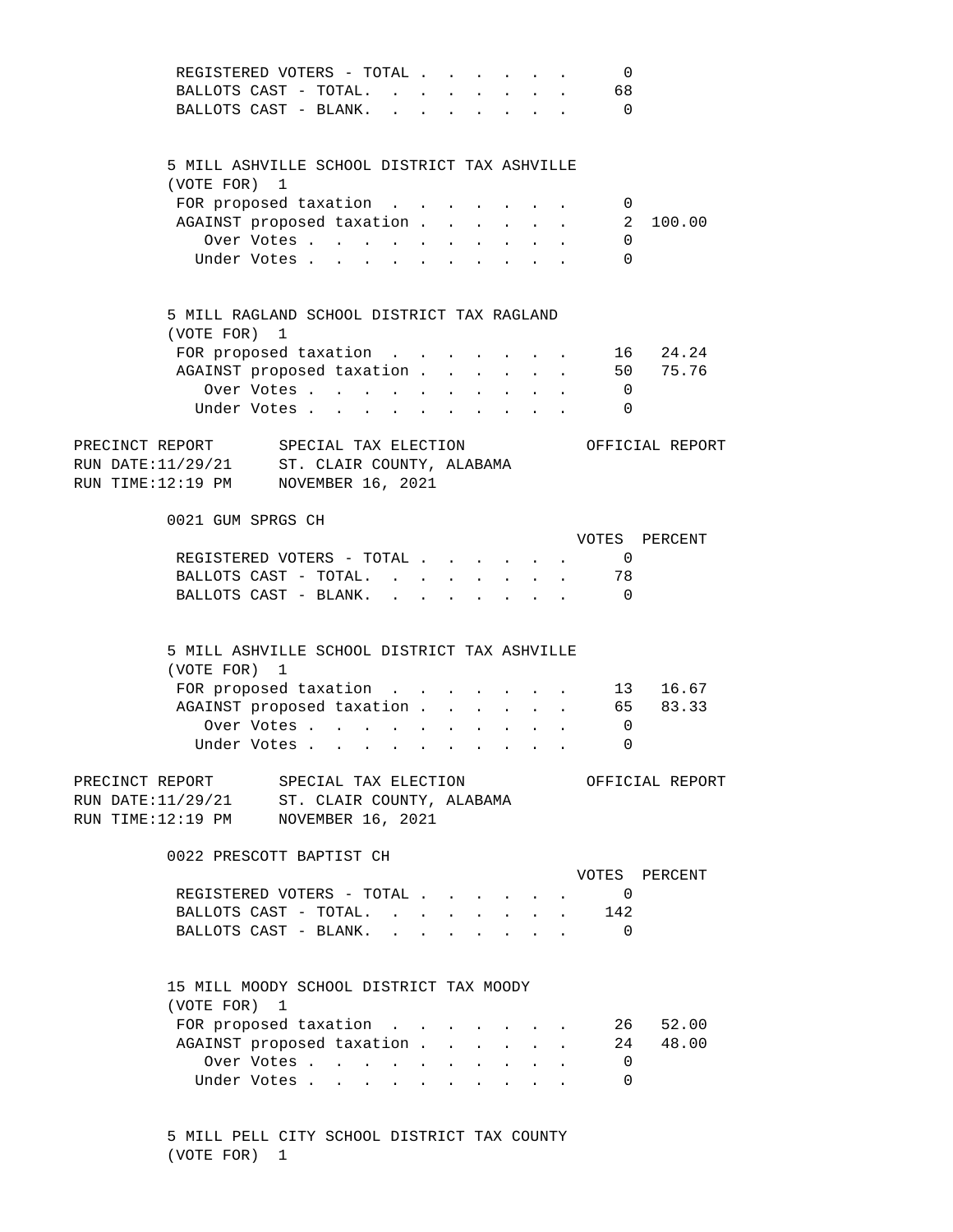| FOR proposed taxation                                |        |                                |                  |  |              |                                                           |                          | 18 19.57        |
|------------------------------------------------------|--------|--------------------------------|------------------|--|--------------|-----------------------------------------------------------|--------------------------|-----------------|
| AGAINST proposed taxation                            |        |                                |                  |  |              |                                                           |                          | 74 80.43        |
| Over Votes                                           |        |                                |                  |  |              |                                                           | $\overline{0}$           |                 |
| Under Votes                                          |        |                                |                  |  |              |                                                           | $\Omega$                 |                 |
|                                                      |        |                                |                  |  |              |                                                           |                          |                 |
| PRECINCT REPORT SPECIAL TAX ELECTION OFFICIAL REPORT |        |                                |                  |  |              |                                                           |                          |                 |
| RUN DATE: 11/29/21 ST. CLAIR COUNTY, ALABAMA         |        |                                |                  |  |              |                                                           |                          |                 |
| RUN TIME:12:19 PM NOVEMBER 16, 2021                  |        |                                |                  |  |              |                                                           |                          |                 |
|                                                      |        |                                |                  |  |              |                                                           |                          |                 |
| 0023 NEW HOPE BAPTIST CH                             |        |                                |                  |  |              |                                                           |                          |                 |
|                                                      |        |                                |                  |  |              |                                                           |                          |                 |
|                                                      |        |                                |                  |  |              |                                                           |                          | VOTES PERCENT   |
| REGISTERED VOTERS - TOTAL                            |        |                                |                  |  |              |                                                           | $\overline{0}$           |                 |
| BALLOTS CAST - TOTAL. 176                            |        |                                |                  |  |              |                                                           |                          |                 |
| BALLOTS CAST - BLANK. 1 .57                          |        |                                |                  |  |              |                                                           |                          |                 |
|                                                      |        |                                |                  |  |              |                                                           |                          |                 |
| 5 MILL PELL CITY SCHOOL DISTRICT TAX COUNTY          |        |                                |                  |  |              |                                                           |                          |                 |
| (VOTE FOR) 1                                         |        |                                |                  |  |              |                                                           |                          |                 |
| FOR proposed taxation 87 49.71                       |        |                                |                  |  |              |                                                           |                          |                 |
| AGAINST proposed taxation                            |        |                                |                  |  |              |                                                           |                          | 88 50.29        |
|                                                      |        |                                |                  |  |              |                                                           |                          |                 |
| Over Votes                                           |        |                                |                  |  |              |                                                           | $\overline{0}$           |                 |
| Under Votes                                          |        |                                |                  |  |              |                                                           | $\overline{\phantom{a}}$ |                 |
|                                                      |        |                                |                  |  |              |                                                           |                          |                 |
| PRECINCT REPORT SPECIAL TAX ELECTION                 |        |                                |                  |  |              |                                                           |                          | OFFICIAL REPORT |
| RUN DATE: 11/29/21 ST. CLAIR COUNTY, ALABAMA         |        |                                |                  |  |              |                                                           |                          |                 |
| RUN TIME:12:19 PM NOVEMBER 16, 2021                  |        |                                |                  |  |              |                                                           |                          |                 |
| 0024 NORTH VALLEY CH                                 |        |                                |                  |  |              |                                                           |                          |                 |
|                                                      |        |                                |                  |  |              |                                                           |                          | VOTES PERCENT   |
| REGISTERED VOTERS - TOTAL                            |        |                                |                  |  |              |                                                           | $\overline{0}$           |                 |
|                                                      |        |                                |                  |  |              |                                                           |                          |                 |
| BALLOTS CAST - TOTAL.                                |        |                                |                  |  |              | $\mathbf{r}$ , $\mathbf{r}$ , $\mathbf{r}$                | 400                      |                 |
| BALLOTS CAST - BLANK. 0                              |        |                                |                  |  |              |                                                           |                          |                 |
|                                                      |        |                                |                  |  |              |                                                           |                          |                 |
| 15 MILL MOODY SCHOOL DISTRICT TAX MOODY              |        |                                |                  |  |              |                                                           |                          |                 |
| (VOTE FOR) 1                                         |        |                                |                  |  |              |                                                           |                          |                 |
| FOR proposed taxation                                |        |                                |                  |  |              |                                                           | 0                        |                 |
|                                                      |        |                                |                  |  |              |                                                           |                          | 3 100.00        |
| AGAINST proposed taxation                            |        |                                |                  |  |              |                                                           |                          |                 |
| Over Votes                                           |        |                                |                  |  |              |                                                           | 0                        |                 |
| Under Votes.                                         |        | $\sim$<br>$\ddot{\phantom{a}}$ | $\mathbf{r}$     |  |              |                                                           | 0                        |                 |
|                                                      |        |                                |                  |  |              |                                                           |                          |                 |
|                                                      |        |                                |                  |  |              |                                                           |                          |                 |
| 12 MILL ODENVILLE SCHOOL DISTRICT TAX ODENVILLE      |        |                                |                  |  |              |                                                           |                          |                 |
| (VOTE FOR) 1                                         |        |                                |                  |  |              |                                                           |                          |                 |
| FOR proposed taxation                                |        |                                |                  |  |              | $\mathbf{r} = \mathbf{r}$ , and $\mathbf{r} = \mathbf{r}$ |                          | 222 55.92       |
| AGAINST proposed taxation                            |        |                                |                  |  | $\mathbf{L}$ |                                                           |                          | 175 44.08       |
| Over Votes                                           |        |                                | $\sim$ 100 $\pm$ |  |              |                                                           | $\overline{\phantom{0}}$ |                 |
| Under Votes .                                        | $\sim$ |                                |                  |  |              |                                                           | 0                        |                 |
|                                                      |        |                                |                  |  |              |                                                           |                          |                 |
| PRECINCT REPORT SPECIAL TAX ELECTION                 |        |                                |                  |  |              |                                                           |                          | OFFICIAL REPORT |
| RUN DATE:11/29/21 ST. CLAIR COUNTY, ALABAMA          |        |                                |                  |  |              |                                                           |                          |                 |
| RUN TIME:12:19 PM NOVEMBER 16, 2021                  |        |                                |                  |  |              |                                                           |                          |                 |
|                                                      |        |                                |                  |  |              |                                                           |                          |                 |
| 0025 WHITES CHAPEL TOWN HALL                         |        |                                |                  |  |              |                                                           |                          |                 |
|                                                      |        |                                |                  |  |              |                                                           |                          | VOTES PERCENT   |
| REGISTERED VOTERS - TOTAL                            |        |                                |                  |  |              |                                                           | $\overline{\phantom{0}}$ |                 |
| BALLOTS CAST - TOTAL.                                |        |                                |                  |  |              |                                                           | 201                      |                 |
|                                                      |        |                                |                  |  |              |                                                           |                          |                 |

BALLOTS CAST - BLANK. . . . . . . . . 0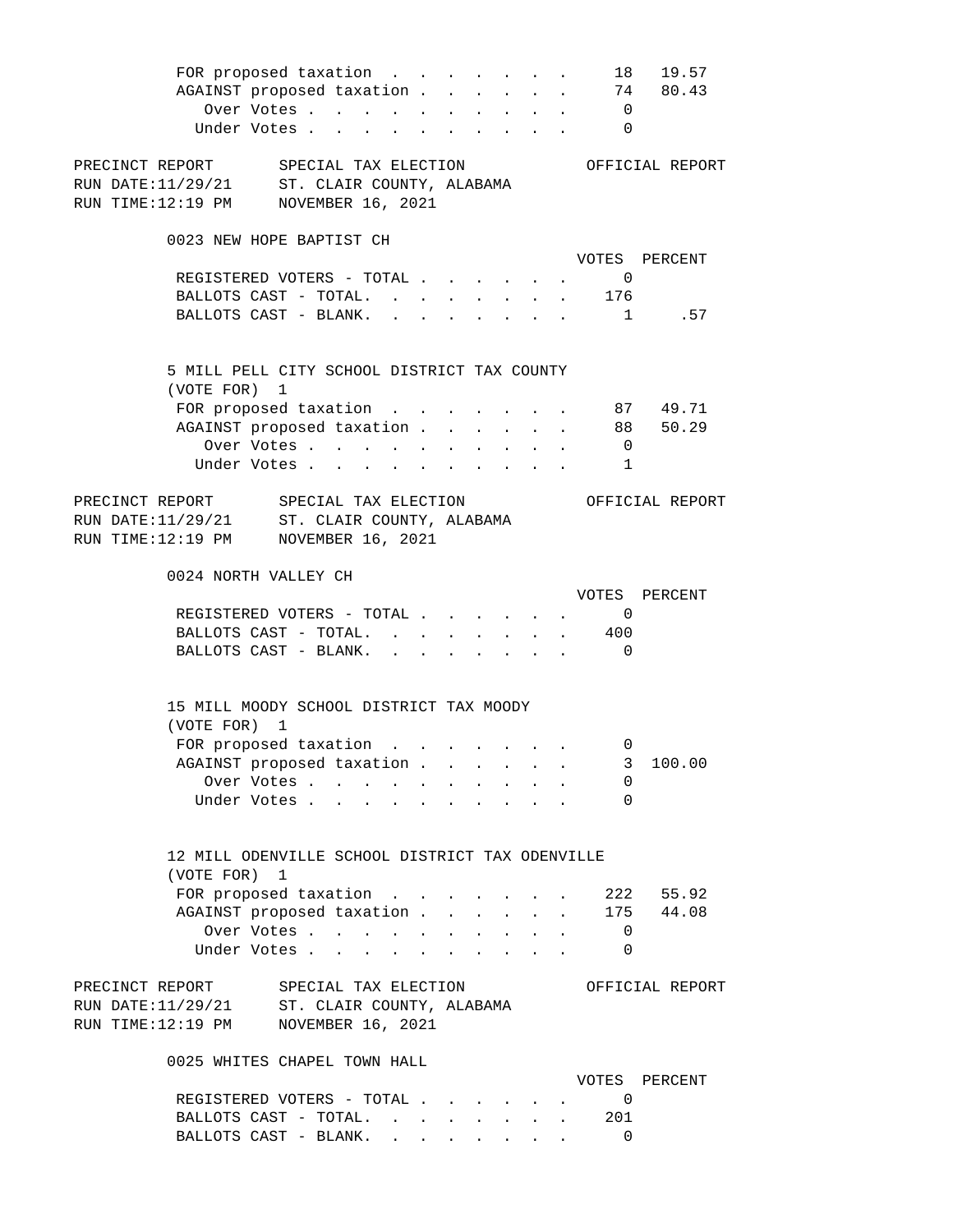15 MILL MOODY SCHOOL DISTRICT TAX MOODY (VOTE FOR) 1 FOR proposed taxation . . . . . . . 87 43.28 AGAINST proposed taxation . . . . . 114 56.72 Over Votes . . . . . . . . . . 0 Under Votes . . . . . . . . . . 0 PRECINCT REPORT SPECIAL TAX ELECTION OFFICIAL REPORT RUN DATE:11/29/21 ST. CLAIR COUNTY, ALABAMA RUN TIME:12:19 PM NOVEMBER 16, 2021 0026 CHANDLER MT. COMM. CTR. VOTES PERCENT REGISTERED VOTERS - TOTAL . . . . . . 0 BALLOTS CAST - TOTAL. . . . . . . . 48 BALLOTS CAST - BLANK. . . . . . . . 0 5 MILL ASHVILLE SCHOOL DISTRICT TAX ASHVILLE (VOTE FOR) 1 FOR proposed taxation . . . . . . . 8 16.67 AGAINST proposed taxation . . . . . . 40 83.33 Over Votes . . . . . . . . . . 0 Under Votes . . . . . . . . . . 0 PRECINCT REPORT SPECIAL TAX ELECTION OFFICIAL REPORT RUN DATE:11/29/21 ST. CLAIR COUNTY, ALABAMA RUN TIME:12:19 PM NOVEMBER 16, 2021 0027 GALLANT VFD VOTES PERCENT REGISTERED VOTERS - TOTAL . . . . . . 0 BALLOTS CAST - TOTAL. . . . . . . . 41 BALLOTS CAST - BLANK. . . . . . . . . 0 5 MILL ASHVILLE SCHOOL DISTRICT TAX ASHVILLE (VOTE FOR) 1 FOR proposed taxation . . . . . . . 10 24.39 AGAINST proposed taxation . . . . . . 31 75.61 Over Votes . . . . . . . . . . 0 Under Votes . . . . . . . . . . 0 PRECINCT REPORT SPECIAL TAX ELECTION OFFICIAL REPORT RUN DATE:11/29/21 ST. CLAIR COUNTY, ALABAMA RUN TIME:12:19 PM NOVEMBER 16, 2021 0028 SLATE UNION CH VOTES PERCENT REGISTERED VOTERS - TOTAL . . . . . . 0 BALLOTS CAST - TOTAL. . . . . . . . 127 BALLOTS CAST - BLANK. . . . . . . . 0 5 MILL ASHVILLE SCHOOL DISTRICT TAX ASHVILLE (VOTE FOR) 1 FOR proposed taxation . . . . . . . 15 17.24 AGAINST proposed taxation . . . . . 72 82.76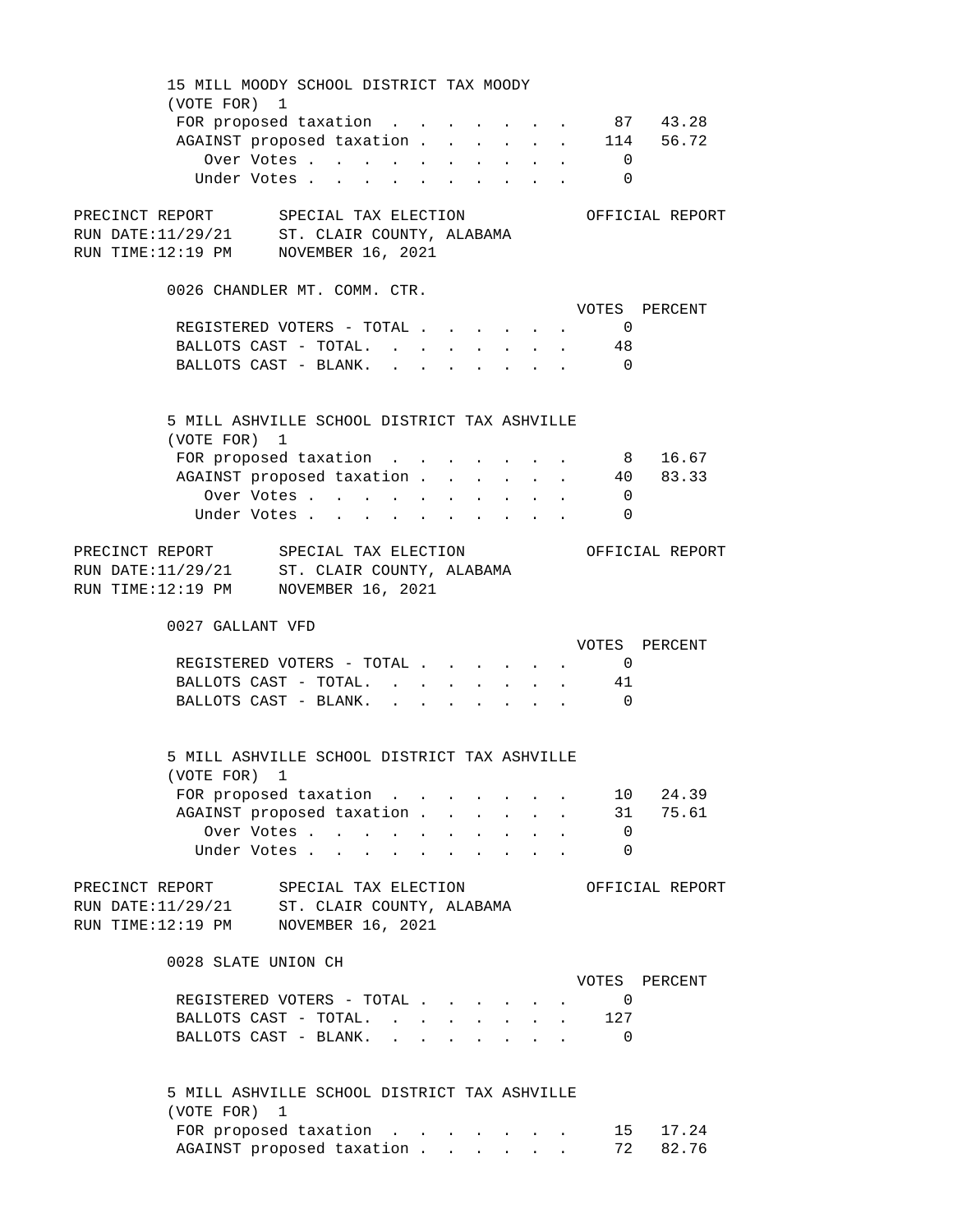|                                                                                                                             | Over Votes<br>Under Votes                                |  |  |                                           |  | 0<br>$\overline{0}$ |                 |
|-----------------------------------------------------------------------------------------------------------------------------|----------------------------------------------------------|--|--|-------------------------------------------|--|---------------------|-----------------|
| 15 MILL SPRINGVILLE SCHOOL DISTRICT TAX SPRINGVILLE<br>(VOTE FOR) 1                                                         |                                                          |  |  |                                           |  |                     |                 |
|                                                                                                                             | FOR proposed taxation                                    |  |  |                                           |  |                     | 13 32.50        |
|                                                                                                                             | AGAINST proposed taxation 27 67.50                       |  |  |                                           |  |                     |                 |
|                                                                                                                             | Over Votes 0                                             |  |  |                                           |  |                     |                 |
|                                                                                                                             | Under Votes                                              |  |  |                                           |  | $\overline{0}$      |                 |
| PRECINCT REPORT SPECIAL TAX ELECTION<br>RUN DATE:11/29/21 ST. CLAIR COUNTY, ALABAMA<br>RUN TIME:12:19 PM NOVEMBER 16, 2021  |                                                          |  |  |                                           |  |                     | OFFICIAL REPORT |
| 0029 CEDAR GROVE BAPTIST CH                                                                                                 |                                                          |  |  |                                           |  |                     | VOTES PERCENT   |
|                                                                                                                             | REGISTERED VOTERS - TOTAL 0                              |  |  |                                           |  |                     |                 |
|                                                                                                                             | BALLOTS CAST - TOTAL. 46                                 |  |  |                                           |  |                     |                 |
|                                                                                                                             | BALLOTS CAST - BLANK. 0                                  |  |  |                                           |  |                     |                 |
| 15 MILL MOODY SCHOOL DISTRICT TAX MOODY                                                                                     |                                                          |  |  |                                           |  |                     |                 |
| (VOTE FOR) 1                                                                                                                |                                                          |  |  |                                           |  |                     |                 |
|                                                                                                                             | FOR proposed taxation 23 50.00                           |  |  |                                           |  |                     |                 |
|                                                                                                                             | AGAINST proposed taxation 23 50.00                       |  |  |                                           |  |                     |                 |
|                                                                                                                             | Over Votes 0                                             |  |  |                                           |  |                     |                 |
|                                                                                                                             | Under Votes                                              |  |  |                                           |  | $\overline{0}$      |                 |
|                                                                                                                             |                                                          |  |  |                                           |  |                     |                 |
| PRECINCT REPORT SPECIAL TAX ELECTION<br>RUN DATE: 11/29/21 ST. CLAIR COUNTY, ALABAMA<br>RUN TIME:12:19 PM NOVEMBER 16, 2021 |                                                          |  |  |                                           |  |                     | OFFICIAL REPORT |
| 0030 ARGO TOWN HALL                                                                                                         |                                                          |  |  |                                           |  |                     |                 |
|                                                                                                                             |                                                          |  |  |                                           |  |                     | VOTES PERCENT   |
|                                                                                                                             | REGISTERED VOTERS - TOTAL 0<br>BALLOTS CAST - TOTAL. 324 |  |  |                                           |  |                     |                 |
|                                                                                                                             | BALLOTS CAST - BLANK.                                    |  |  |                                           |  | 0                   |                 |
| 15 MILL SPRINGVILLE SCHOOL DISTRICT TAX SPRINGVILLE<br>(VOTE FOR) 1                                                         |                                                          |  |  |                                           |  |                     |                 |
|                                                                                                                             | FOR proposed taxation                                    |  |  |                                           |  |                     | . 132 40.74     |
|                                                                                                                             | AGAINST proposed taxation 192 59.26                      |  |  |                                           |  |                     |                 |
|                                                                                                                             | Over Votes                                               |  |  | and a strong control of the strong strong |  | $\overline{0}$      |                 |
|                                                                                                                             | Under Votes                                              |  |  | and a strong control of the strong strong |  | $\overline{0}$      |                 |
| PRECINCT REPORT SPECIAL TAX ELECTION<br>RUN DATE:11/29/21 ST. CLAIR COUNTY, ALABAMA<br>RUN TIME:12:19 PM NOVEMBER 16, 2021  |                                                          |  |  |                                           |  |                     | OFFICIAL REPORT |
| 0031 ABSENTEE                                                                                                               |                                                          |  |  |                                           |  |                     |                 |
|                                                                                                                             |                                                          |  |  |                                           |  | $\Box$              | VOTES PERCENT   |
|                                                                                                                             | REGISTERED VOTERS - TOTAL                                |  |  |                                           |  | 93                  |                 |
|                                                                                                                             | BALLOTS CAST - TOTAL.<br>BALLOTS CAST - BLANK.           |  |  |                                           |  | $\overline{0}$      |                 |

5 MILL ASHVILLE SCHOOL DISTRICT TAX ASHVILLE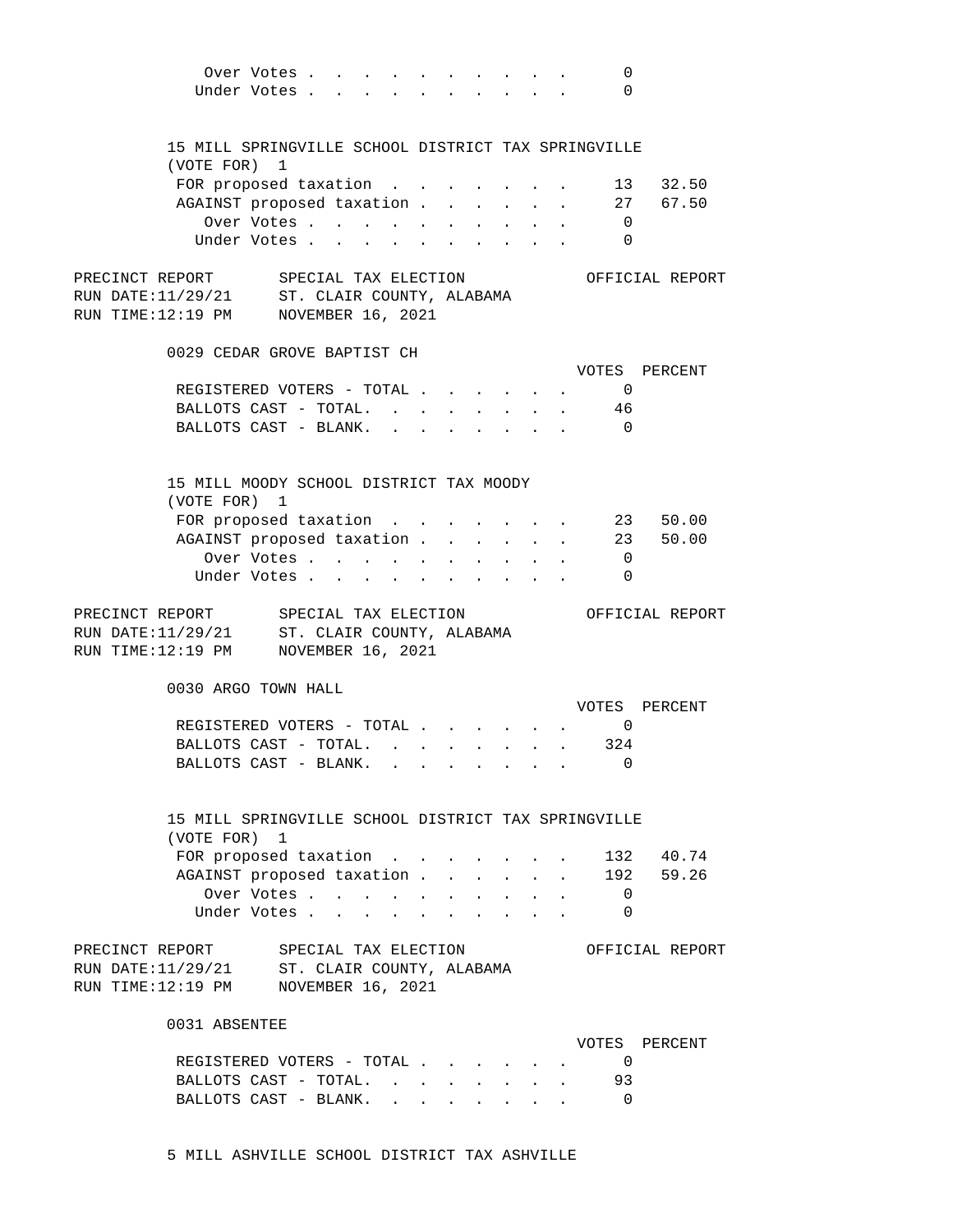| (VOTE FOR) 1                                                                                                                     |  |                  |               |                            |                                 |                      |                         |                 |
|----------------------------------------------------------------------------------------------------------------------------------|--|------------------|---------------|----------------------------|---------------------------------|----------------------|-------------------------|-----------------|
| FOR proposed taxation                                                                                                            |  |                  |               |                            |                                 |                      | $\mathbf{1}$            | 5.56            |
| AGAINST proposed taxation                                                                                                        |  |                  |               |                            |                                 | $\mathbf{A}$         |                         | 17 94.44        |
| Over Votes                                                                                                                       |  |                  | $\sim$        |                            |                                 |                      | 0                       |                 |
| Under Votes<br>and a series of the series of the series of the series of the series of the series of the series of the series of |  |                  |               |                            |                                 |                      | 0                       |                 |
|                                                                                                                                  |  |                  |               |                            |                                 |                      |                         |                 |
|                                                                                                                                  |  |                  |               |                            |                                 |                      |                         |                 |
| 15 MILL MOODY SCHOOL DISTRICT TAX MOODY                                                                                          |  |                  |               |                            |                                 |                      |                         |                 |
| (VOTE FOR) 1                                                                                                                     |  |                  |               |                            |                                 |                      |                         |                 |
| FOR proposed taxation                                                                                                            |  |                  |               |                            |                                 |                      | 8                       | 47.06           |
| AGAINST proposed taxation                                                                                                        |  |                  |               |                            | $\sim$                          |                      | 9                       | 52.94           |
| Over Votes                                                                                                                       |  |                  |               |                            |                                 |                      | 0                       |                 |
| Under Votes                                                                                                                      |  |                  |               |                            |                                 |                      | 0                       |                 |
|                                                                                                                                  |  |                  |               |                            |                                 |                      |                         |                 |
|                                                                                                                                  |  |                  |               |                            |                                 |                      |                         |                 |
| 12 MILL ODENVILLE SCHOOL DISTRICT TAX ODENVILLE                                                                                  |  |                  |               |                            |                                 |                      |                         |                 |
| (VOTE FOR) 1                                                                                                                     |  |                  |               |                            |                                 |                      |                         |                 |
| FOR proposed taxation                                                                                                            |  |                  |               |                            |                                 |                      | $4\overline{ }$         | 26.67           |
| AGAINST proposed taxation                                                                                                        |  |                  |               |                            | $\sim$                          | $\ddot{\phantom{a}}$ | 11                      | 73.33           |
| Over Votes                                                                                                                       |  |                  | $\sim$        |                            |                                 |                      | 0                       |                 |
| Under Votes                                                                                                                      |  |                  |               |                            |                                 |                      | 0                       |                 |
|                                                                                                                                  |  |                  |               |                            |                                 |                      |                         |                 |
|                                                                                                                                  |  |                  |               |                            |                                 |                      |                         |                 |
| 5 MILL PELL CITY SCHOOL DISTRICT TAX COUNTY                                                                                      |  |                  |               |                            |                                 |                      |                         |                 |
| (VOTE FOR) 1                                                                                                                     |  |                  |               |                            |                                 |                      |                         |                 |
| FOR proposed taxation                                                                                                            |  |                  |               |                            |                                 |                      | 23                      | 74.19           |
| AGAINST proposed taxation                                                                                                        |  |                  |               |                            |                                 |                      | - 8                     | 25.81           |
| Over Votes                                                                                                                       |  |                  |               |                            |                                 |                      | 0                       |                 |
|                                                                                                                                  |  |                  |               |                            |                                 |                      | 0                       |                 |
| Under Votes                                                                                                                      |  |                  |               |                            |                                 |                      |                         |                 |
|                                                                                                                                  |  |                  |               |                            |                                 |                      |                         |                 |
| 5 MILL RAGLAND SCHOOL DISTRICT TAX RAGLAND                                                                                       |  |                  |               |                            |                                 |                      |                         |                 |
| (VOTE FOR) 1                                                                                                                     |  |                  |               |                            |                                 |                      |                         |                 |
| FOR proposed taxation                                                                                                            |  |                  |               |                            |                                 |                      | $\overline{\mathbf{2}}$ | 50.00           |
| AGAINST proposed taxation                                                                                                        |  |                  | $\sim$ $\sim$ | $\mathbf{L}^{\text{max}}$  |                                 |                      | 2                       | 50.00           |
| Over Votes                                                                                                                       |  | $\sim$ 100 $\pm$ |               |                            |                                 |                      | 0                       |                 |
| Under Votes                                                                                                                      |  |                  |               |                            |                                 |                      | 0                       |                 |
|                                                                                                                                  |  |                  |               |                            |                                 |                      |                         |                 |
|                                                                                                                                  |  |                  |               |                            |                                 |                      |                         |                 |
| 15 MILL SPRINGVILLE SCHOOL DISTRICT TAX SPRINGVILLE                                                                              |  |                  |               |                            |                                 |                      |                         |                 |
| (VOTE FOR) 1                                                                                                                     |  |                  |               |                            |                                 |                      |                         |                 |
| FOR proposed taxation                                                                                                            |  |                  |               |                            |                                 |                      |                         | 3 37.50         |
| AGAINST proposed taxation.                                                                                                       |  | $\mathbf{A}$     |               |                            |                                 |                      |                         | 5 62.50         |
| Over Votes                                                                                                                       |  |                  |               |                            |                                 |                      | 0                       |                 |
| Under Votes                                                                                                                      |  |                  |               |                            |                                 |                      | $\Omega$                |                 |
|                                                                                                                                  |  |                  |               |                            |                                 |                      |                         |                 |
| PRECINCT REPORT SPECIAL TAX ELECTION                                                                                             |  |                  |               |                            |                                 |                      |                         | OFFICIAL REPORT |
| RUN DATE: 11/29/21 ST. CLAIR COUNTY, ALABAMA                                                                                     |  |                  |               |                            |                                 |                      |                         |                 |
| RUN TIME:12:19 PM NOVEMBER 16, 2021                                                                                              |  |                  |               |                            |                                 |                      |                         |                 |
|                                                                                                                                  |  |                  |               |                            |                                 |                      |                         |                 |
| 0032 PROVISIONAL                                                                                                                 |  |                  |               |                            |                                 |                      |                         |                 |
|                                                                                                                                  |  |                  |               |                            |                                 |                      | VOTES PERCENT           |                 |
| REGISTERED VOTERS - TOTAL                                                                                                        |  |                  |               |                            |                                 |                      | $\overline{0}$          |                 |
| BALLOTS CAST - TOTAL.                                                                                                            |  |                  |               | <b>All Carried Control</b> |                                 |                      | 14                      |                 |
| BALLOTS CAST - BLANK.                                                                                                            |  |                  |               |                            | $\cdot$ $\cdot$ $\cdot$ $\cdot$ |                      | $\overline{0}$          |                 |
|                                                                                                                                  |  |                  |               |                            |                                 |                      |                         |                 |

 5 MILL ASHVILLE SCHOOL DISTRICT TAX ASHVILLE (VOTE FOR) 1